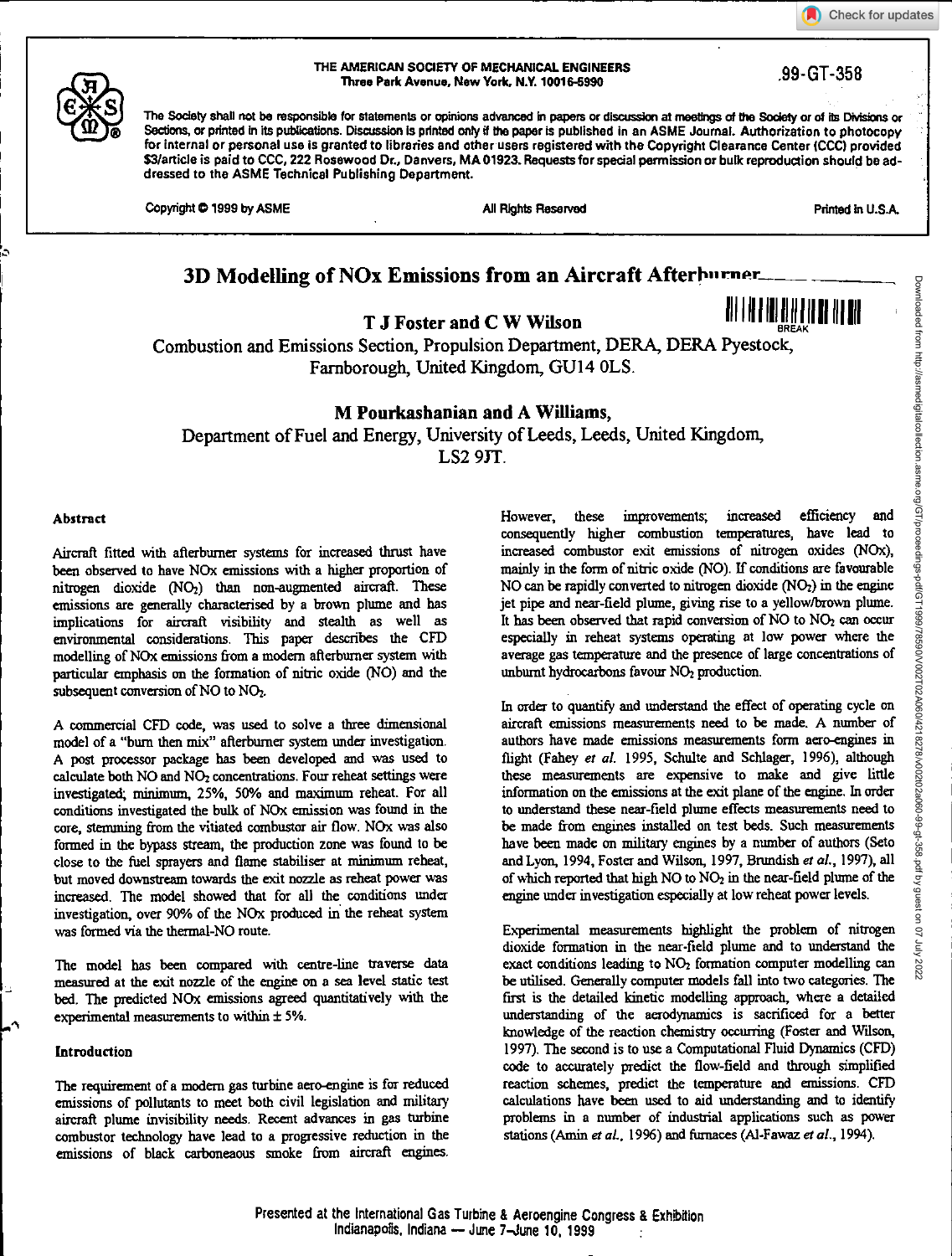'

In this paper we have taken experimental measurements from the exit plane of a reheated gas turbine engine and compared them to a CFD model at a number of power settings. The CFD model was also used to highlight regions of NO formation within the afterburner system with respect to potential  $NO$  to  $NO<sub>2</sub>$  conversion in the jet pipe and near-field plume.

# **NO: FORMATION**

 $NO<sub>x</sub>$  is the collective name given to the oxides of nitrogen; these being Nitric Oxide (NO), Nitrogen Dioxide (NO<sub>2</sub>) and Nitrous Oxide  $(N_2O)$ . In general  $NO<sub>x</sub>$  is emitted from fossil fuel combustion in the form of NO, where upon it is oxidised to  $NO<sub>2</sub>$  in the atmosphere, although certain conditions can favour the production of NO2and N20 leading to significant emissions (Miller and Bowman, 1989).

# **Thermal NO**

The formation of thermal NO is determined by highly temperature dependent chemical reactions known as the extended Zeldovich mechanism.

The rate constant for these reactions have been measured in numerous experimental studies (Flower *et at,* 1975, Blauwens *et at,*  1977, Monat *et at,* 1979) and the data obtained from these studies has been critically evaluated by Baulch *et at* (1973) and Hanson and Salimian (1984). The expressions for the rate coefficients for extended Zeldovich reactions used in the current thermal NOx model are based on Hanson and Salimian (1984), and therefore the net rate of formation of is given by;

$$
\frac{d[NO]_T}{dt} = k_1[O][N_2] + k_2[N][O_2] + k_3[N][OH]
$$
  

$$
-k_{-1}[N][NO] - k_{-2}[O][NO] - k_{-3}[H][NO]
$$
 (1)

In order to calculate the formation rates of NO and N, the concentrations of 0, H, and OH are required. The rate of formation of NO is significant only at high temperatures, greater than 1800K.

#### **Prompt-NO**

In flames where successful NO abatement measures have been used, often the total NO emissions can be dominated by prompt NO (Fenimore, 1971). Furthermore, there is substantial evidence that prompt NO can be formed in significant quantities in some combustion environments such as in the low-temperature, fuel-rich zones found in staged burners and gas turbines. Prompt NO is more predominant in rich flames and the actual formation involves a complex series of reactions and many possible intermediate species. A number of species, which result from fuel fragmentation, have been suggested as a main source of prompt NO in hydrocarbon flames, i.e., CH, CH<sub>2</sub>, C, C<sub>2</sub>H, etc. Recent studies (Schefer *et al.*, 1991) have shown that comparison of probability density distribution for the location of the peak NO with those obtained for the peak CH shows a close correspondence. This suggests that the majority of the NO at the flame base is prompt NO and in addition it can be concluded that the prediction of prompt NO formation within the flame requires coupling of the NO kinetics to the hydrocarbon combustion mechanism. Hydrocarbon combustion mechanisms involve a large number of steps, which can become very complex to solve and have a catastrophic effect on computerprocessing time. In the present NO model, a global kinetic parameter derived by DeSoete (1975) and modified by Misesghi *at at,* (1991) was used.

The De-Soete model was modified by using available experimental data from Bachmeier *et al.* (1973) and the effects of fuel type, (i.e. the number of carbon atoms) and air-fuel ratio were incorporated in a correction factor (t) applicable for aliphatic hydrocarbon fuels (Missaghi et al, 1991) and hence;

$$
\frac{d[NO]}{dt} = fk_p[O_2] \cdot [N_2] [Fuel] \exp^{\left(\frac{-B_A}{AI}\right)} \qquad s^{-1} \qquad (2)
$$

Where 
$$
f = 4.75 + C_1 n - C_2 \phi + C_3 \phi^2 - C_4 \phi^3
$$
 (3)

**CI to C4** are constants, n is the number of carbon atoms of hydrocarbon fuel and  $\phi$  is the equivalence ratio. In the model the values for C<sub>1</sub> to C<sub>4</sub> were 8.19 x 10<sup>-2</sup>, 23.2, 32 and 12.2 respectively. In order to obtain a realistic prediction of prompt NO, the oxygen reaction order should be calculated from composition data.

#### **NO-Reburn and Fuel-NO**

The rebum process at gas temperature range of 1600-2150K was obtained using a global approximation of :

$$
\frac{d[NO]_{\text{Re}}}{dt} = -k_{\text{Re}}[CH][NO] - K_{\text{Re}}[CH_2][NO] - k_{\text{Re}}[CH_3][NO]
$$
\n(4)

Where the rates for  $k_a$ .  $k_b$  and  $k_c$  were obtained from Miller and Bowman, (1989) and [CIL] is calculated from partial equilibrium approximation.

Aviation kerosene contains little fuel bound nitrogen, therefore the Fuel-NO is not considered here and although additional NO can be formed by the nitrous oxide route it is only an important contributor to the total NO at lower temperature regimes than the work presented here.(Miller and Bowman, 1989, Michaud *et aL,* 1992, Johnsson *et aL,* 1992).

#### **Nitrogen Dioxide**

As emission regulations become more stringent there is an increasing interest in the formation of  $NO<sub>2</sub>$  in combustion products where it is in higher concentration than if slowly formed from NO in the atmosphere. The aircraft reheat systems and their application to civil *(e.g.* Concorde) *and military engines* where visible NO2 is undesirable for various reasons

Nitrogen dioxide is formed by the reversible reactions of NO with  $HO<sub>2</sub>$ , OH, O and  $O<sub>2</sub>$  via;

$$
NO + HO2 = NO2 + OH
$$
 (5)

$$
NO + OH = NO2 + H \tag{6}
$$

$$
NO + O_2 = NO_2 + O \tag{7}
$$

$$
NO + O + M = NO2 + M
$$
 (8)

At high temperatures, found in the flame zone,  $NO<sub>2</sub>$  is rapidly converted back to NO. However NO<sub>2</sub> conversion is favoured in the lower temperature regions where the combustion products have been rapidly cooled and high concentrations of the radical HO<sub>2</sub> can occur. Such conditions can be found in gas turbine engines where bleed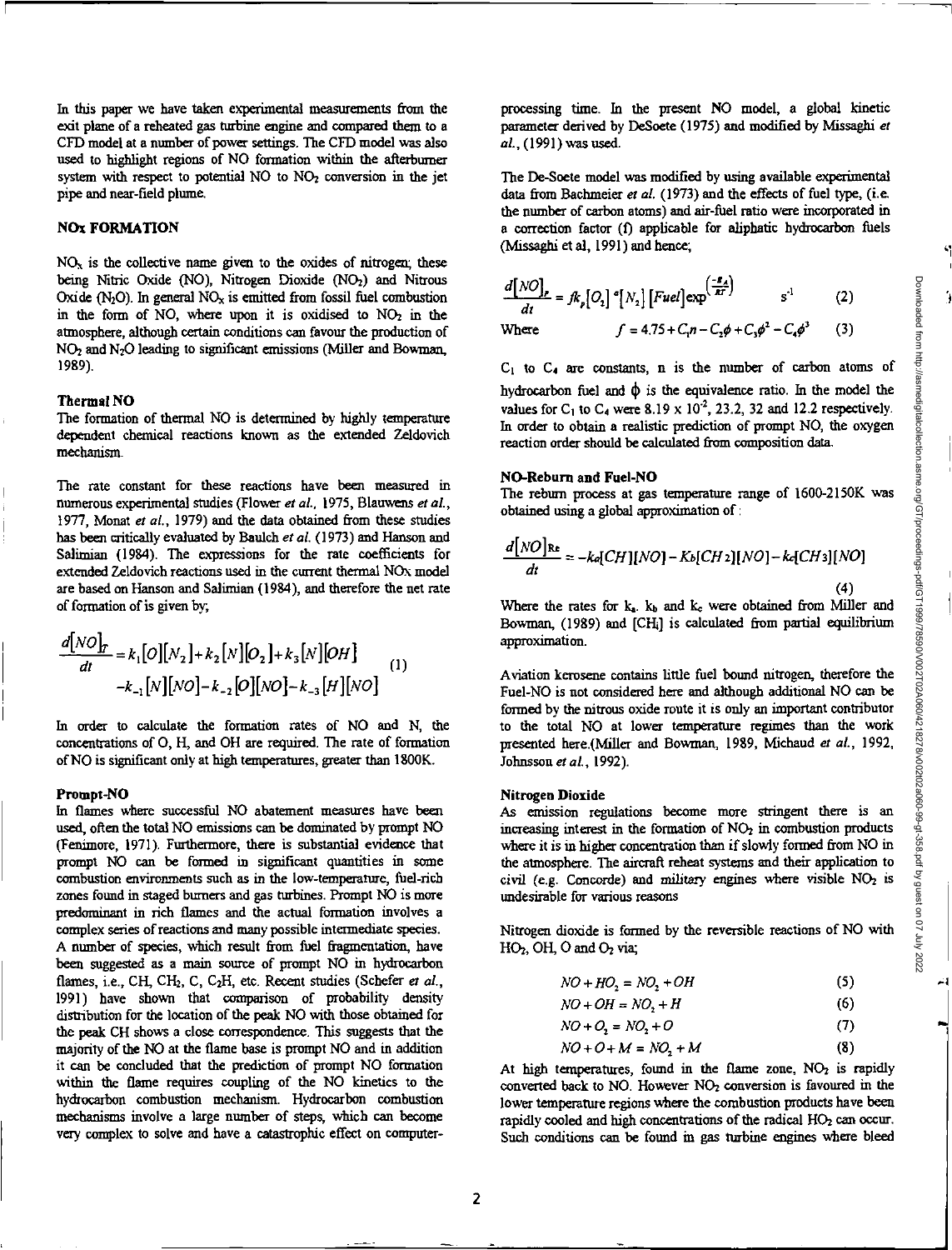flows cool the ccrmbustor exhaust gases before entering the turbine stages and in afterburner systems (Seto and Lyon, 1994), and also in probe sampling from fuel lean combustion products (Bromly *et aL,*  1988). Under these low temperature conditions the reaction of HO<sub>2</sub> with other species is generally slow, with the exception of NO, reaction  $(5)$ , and itself. The conversion of NO to NO<sub>2</sub> is enhanced strongly by the presence of any unbumt hydrocarbons (Hori *et aL,*  1992)

# **CFD Modelling Technique**

In this study, CFD is demonstrated as an 'engineering tool and a commercially available code was used to solve the reacting fluid-flow and a post-processing package was then linked to the output to obtain distributions of NO concentrations. This code uses a moment method approach to solve the transport equations in finite-volume form. Turbulence closure for the turbulent convective fluxes has been achieved with the k-c model in standard form. The source terms are evaluated using the slower of either the laminar reaction rates or the mixing rates determined by the eddy-break-up model (Magnussen and Hjertager, 1977). The flow field solution is subsequently used to solve the transport equation for the NO species. In order to solve equation (4), the concentration of quasi-steady species N, stable species  $(O_2 \text{ and } N_2 \text{ etc.})$  the concentration of 0 atoms as well as free radical OH are required. Following a suggestion by Zeldovich, the thermal-NO formation mechanism can be de-coupled from the main combustion process, by assuming equilibrium values for temperature, stable species, 0 atoms and OH radicals. However, an error may be involved by this approximation. At present there is no definitive conclusion on the effect of super equilibrium on NO formation rates in turbulent flames. Peters and Donnerhak (1981) suggest that superequilibrium radicals can account for no more than a 25% increase in thermal NO while fluid dynamics can have a dominant effect on NO fommtion rates. Bilger and Beck (1975), however, suggest that in turbulent diffusion flames the effect of O atom overshoot on NO formation rate is very important. The effect of super equilibrium 0 atom concentrations on NO formation rates has been investigated (Missaghi et al., 1990) during CH<sub>4</sub>/air combustion and the results indicated that the levels of NO emissions can be under-predicated by as much as 28% in the flame zone by assuming equilibrium **0**  atom concentrations.

In this study two different techniques were adopted for prediction of 0 atom and OH radical concentrations. Allowance for super-equilibrium concentration of radicals in and near the primary reaction zone were made by imposing the data given by Dixon-Lewis (1980) on 0 and OH concentrations in methane/air flames at different strain rates. The rate of strain of the flame is related to the turbulent intensity of the combustion process. In addition an improved approximation of the 0 atoms and OH radicals is derived from the concentration of the stable species by use of the partial equilibrium assumption for the fast-flame reactions.

The oxygen concentration can be obtained from;

$$
[O] = K_a [O_2] [CO]/[CO_2]
$$
 (9)

and the hydroxyl concentration from;

$$
[OH] = K_s([O_s] [CO] [H_2O]/[CO_s])^{1/2}
$$
 (10)

The equations  $9 \& 10$  are derived from the partial equilibrium model by introducing the recombination rate of molecules. It should be noted, however, that this approach could only be employed if the concentration of CO is predicted properly in the flow-field calculations.

# NO-NO2 **Conversion Modeling:**

The chemistry of formation of NO2 *in flames* and exhausts from combustion processes is considerably well researched especially through chemical kinetic modeling studies (e.g., Miller & Bowman, Nishioka et al. and Amano & Hase). It is believed that in addition to reactions 5 & 8 following reactions may contribute towards NO-NO<sub>2</sub> conversion process:

$$
NO + RO_2 \rightarrow NO_2 + RO \tag{11}
$$

$$
NO + HORO2 \rightarrow NO2+HORO
$$
 (12)

Reaction flux calculations indicates that NO-NO<sub>2</sub> conversion process predominantly controlled through the reaction 4 under normal operating conditions. However kinetic *studies* have indicated that reactions 11 & 12 contribute less than 15% to NO-NO<sub>2</sub> conversion. Therefore for modeling purposes, it become of paramount importance to determine source of H02 production through following reaction steps:

| [Fuel Fragments Alkyl] + $O_2$ Olefin + $HO_2$ | (13) |
|------------------------------------------------|------|
| $HCO + O2 \rightarrow CO2 + HO2$               | (14) |
| $HO_2 + H \rightarrow OH + OH$                 | (15) |
| $HO2+O \rightarrow OH +O2$                     | (16) |
| $HO2 + OH \rightarrow H2O + O2$<br>٠           | (17) |
| $HO2 + H \rightarrow H2O + O$                  | (18) |
| $H + O2 + M \rightarrow HO2 + M$               | (19) |

The  $NO<sub>2</sub>$  reduction takes place through reactions 6 & 7.

The production rate of  $NO<sub>2</sub>$  formation reaches a peak typically between 500 K and 700 K whereas that of  $NO<sub>2</sub>$  reduction occurs between 800 K and 1000 K. The low levels of NO found in uncooled flames are the results of a delicate balance between the consecutive production and consumption rates of similar magnitudes. This delicate balance is upset as soon as cooling is imposed on the combustion products. This effect was studied in particular by Amano and Hese. In the case of two-stage cooling, the conversion was dependent not only on the cooling rate but also on the temperature of the plateau and on its duration. Increasing the initial NO concentration from 50 ppm was found to have *very* little effect on the previous conclusions, whereas below 30 ppm, the conversion increased exponentially regardless of cooling conditions as was also found by Hand et al. Kinetic studies like these have always been mitigated by lack of experimental corroboration, i.e. Amano and Hese only published experimental data corresponding to the low NO/NO<sub>2</sub> conversion conditions. This lack of experimental data is partly due to the difficulties in measuring  $NO<sub>2</sub>$  accurately. Indeed, conversion of NO to NO<sub>2</sub> in the sampling probe due to cooling *has* been researched but there is a lack in precise descriptions of the experimental conditions of sampling.

Therefore in-order to predict the  $NO<sub>2</sub>$  emission from a combustion device using a post-processor combined with commercial CFD code, a simple global approach was implemented. After careful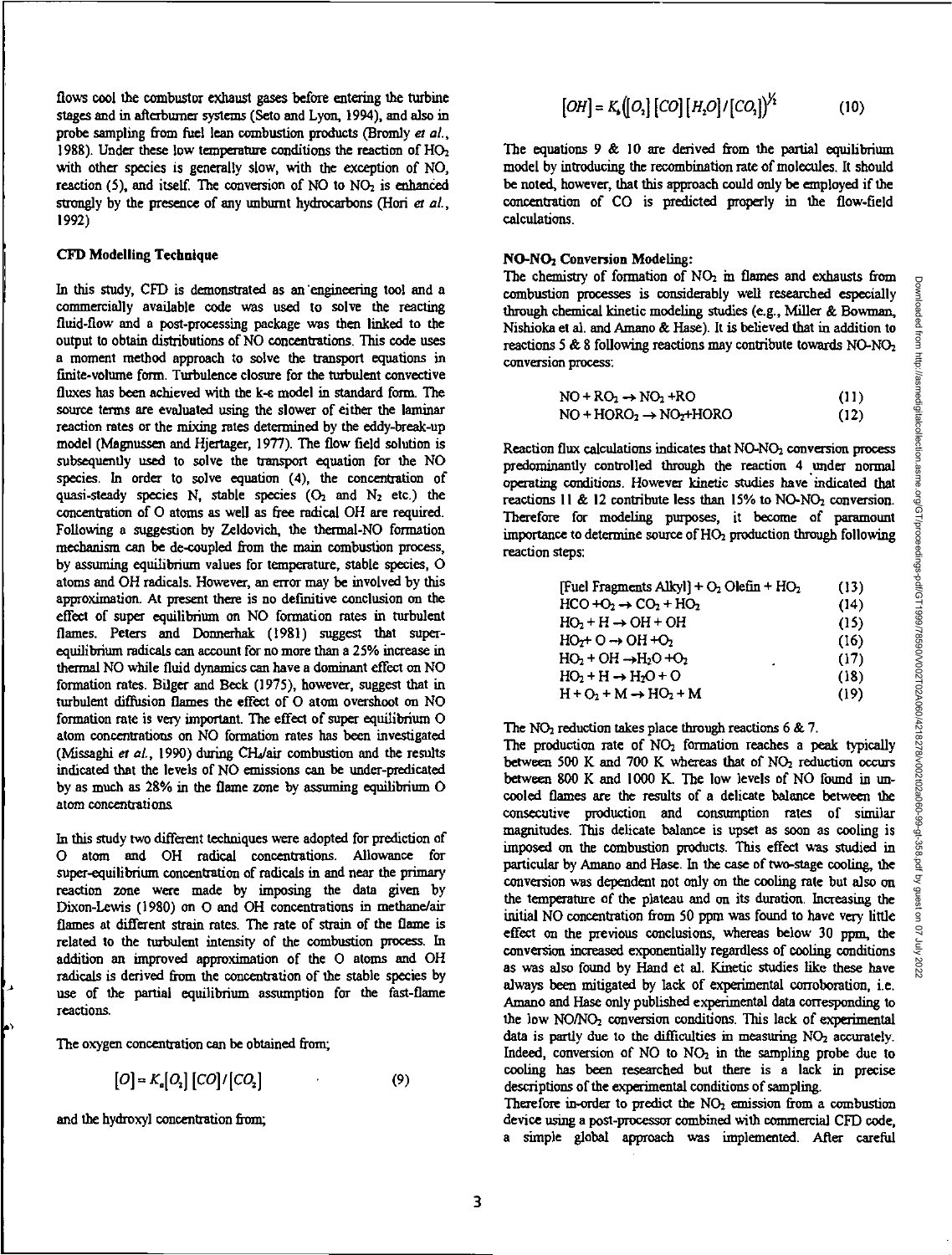considerations of all the available models for predicting NO2 formation in the combustion process, it was decided that a model based on partial equilibrium approach could be a useful engineering tool for calculating the NO<sub>2</sub> concentration. When applied to practical engineering problems, this technique requires significantly lower computational time than using detailed reaction mechanism. Assuming that HO<sub>2</sub> formation and destruction can be represented via reactions 13-19 and at high temperature the reactions rates of forward and backward reactions are so fast, that one obtains partial equilibrium for the reactions 13-18. However as shown above, the concentration of H, OH and 0 can be calculated from partial equilibrium assumption and therefore the  $HO<sub>2</sub>$  concentration can be calculated from reactions 14-19. The rate of formation and consumption of the  $HO<sub>2</sub>$  concentration is related to reaction intermediates through the fast exchange reactions 14-19. The use of partial equilibrium assumption greatly simplifies the analysis of otherwise very complex chemical kinetic routes. The reactions 13-18 is fast compared to three-body recombination reactions that ultimately eliminate the radicals from the system. To a first approximation, by considering that the reaction intermediates are at equilibrium with one another through reactions 14-19, the partialequilibrium concentration of  $HO<sub>2</sub>$  may be expressed by the following equation:

$$
[\mathrm{HO}_2]_{\mathrm{pc}} = \mathrm{A/B} \tag{20}
$$

Where all the equilibrium constant are in concentration units and:

([1-120][02)+Pir0)[0]+[02][0H110H12 ) (21a) B= (1C32(OHP-k33[H]+K31[01+K341111 (21b)

It is important to mention that the accuracy of HO, concentration will depend significantly on accurate prediction of H concentration. An empirical approach (non-temperature dependent Arrheninus expression) was used to represent the global reaction 14.

Reactions 5-7 were *used to calculate the* net rate of production of NO2. The reaction rate parameters (A, B, and E) was obtained from Hanson and Salimian.

#### Turbulence/Chemistry Interaction Model

To predict the NO scalar field, the conservation equation has been

solved *subsequently* to solving the flow field. The source term  $\omega_{\text{NO}}$ is evaluated using a PDF approach. Thermal NO formation depends critically on the mean 0 radical concentration with allowance for non-equilibrium radical concentrations. The prompt NO concentration field in turn depends critically on the CH radical concentration and temperature. Therefore, the turbulent model used in the present investigation is improved by using a two depended variable system for which the first moments are obtained from the solution of the transport equations. The mean turbulent reaction rate

 $\omega_{NQ}$  can be described in terms of the instantaneous rate  $\omega$  and a joint PDF of various variables;

$$
\varpi = \int \omega \big( v_1 v_2 \dots \big) p \big( v_1 v_2 \dots \big) dv_1 dv_2 \dots \tag{22}
$$

Where  $v_1, v_2$  ,... are temperature and species concentration and therefore for a two variable joint PDF;

$$
\omega_{\kappa\sigma} = \int \omega_{\kappa\sigma} (v_1 v_2) p(v_1 v_2) dv_1 dv_2 \tag{23}
$$

Where  $\overline{\omega}_{NO}$  is the mean turbulent rate of production of NO,  $\omega_{NO}$  is the instantaneous rate of production given by equations 1 and 4, and  $p(v_1, v_2)$  is the joint PDF of the variables  $v_1$  and  $v_2$ . If it is further assumed that the variables  $v_1$  and  $v_2$  are statistically independent;

$$
p(v_1v_2) \neq p_1(v_1)p_2(v_2)
$$
 (24)

Where  $p_1$  and  $p_2$  are assumed here to be two moment beta functions, the equation for the beta function is the second moment  $v_2$  was assumed to be related to the first by,

$$
v^2 = s(v(1-v))
$$
 (25)

Where s is a coefficient to be selected to represent the intensity of fluctuation and the term in the brackets is the top limit of the second moment. Higher values correspond to higher Dahmkohler numbers, representing wrinkled laminar flame regimes, while lower values represent distributed combustion regimes.

In order to limit the computational time, each beta function *was evaluated at 10 points on a histogram* basis. A *sensitivity* analysis prior to the detailed computation was carried out for the beta functions, so that when  $V_1$  or  $V_2$  were near their extreme values, the associated beta function was replaced by a delta function and the instantaneous rate of production was directly incorporated.

The code is written so that the variable  $V_1$  and  $V_2$  can be selected depending on the type of NO formation in question. For example, for thermal NO,  $V_1$  was temperature and  $V_2$  was O radical mass fraction while for prompt NO they were temperature and CH mean mass fraction, respectively. At each step during two interactions, the extreme limits of  $V_1$  and  $V_2$  were calculated and the integration in equation (23) was obtained over the whole range of  $V_1$  and  $V_2$  at the interaction step in question.

The boundary condition for CFD model in terms of gas composition was obtained from engine measurements at the max-dry engine operating condition. All these species were effectively the same concentration as that of the combustor exit to allow the dilution by turbine blade cooling. The air mass flow rate through the inlet slots and jet orifices were computed using a 1-D flow distribution code. The computational mesh comprises  $80 \times 45 \times 65$  nodes reflecting a compromise between geometrical fidelity and grid dependent solution.

## **Experimental Measurements**

Combined temperature and emissions measurements were taken at the exit nozzle of a reheated gas turbine engine, fitted with a burn and mix reheat system, installed on a sea level static test bed at DERA Pyestock. The sampling probe was capable of traversing the engine diameter in both horizontal and vertical planes and was made stainless steel and is shown in Figure 1. High pressure hot water was used both to cool the probe and condition the gas sample. The sampling probe was connected to the analysers by ca. 15m of 6mm i.d. insulated stainless steel tubing, maintained at 150±15°C. A chemiluminescent analyser was used to measure NO and NOx. Carbon monoxide and dioxide were measured by NDIR analysers and total unbumt hydrocarbons were measured using a FID. Gas temperature was measured using a shielded platinum/platinumŌ.

 $\lambda$ 

√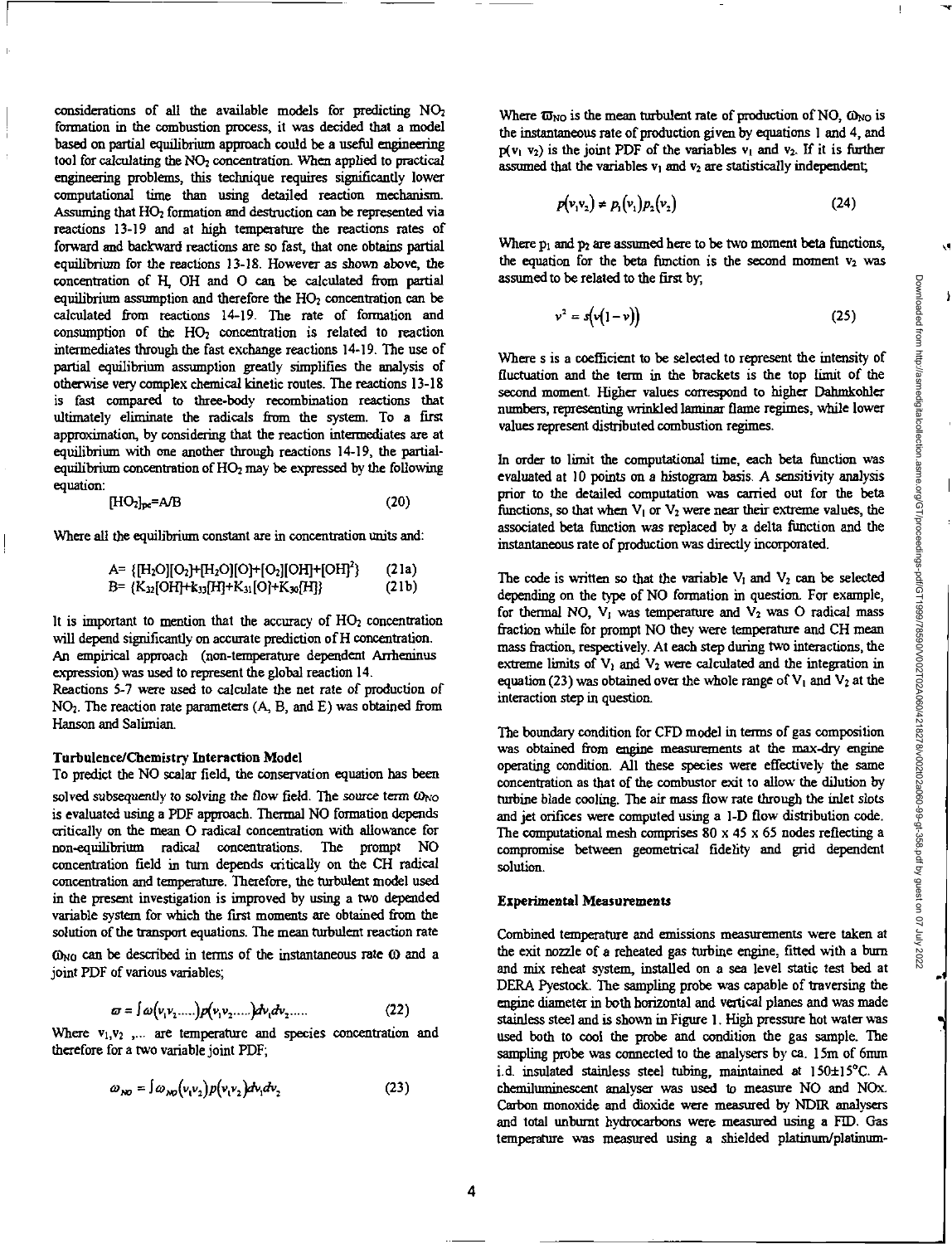rhodium thermocouple, located 10mm above the gas-sampling orifice. Gas analysis was made in accordance with ARP specification. All the instruments were calibrated to take into account the interference from gases and it is believed that accuracy of measurements is within 2% of the reading.

During the test programme gas temperature and emissions measurements were made across the centre line of the exhaust nozzle with the engine at idle, maximum continuous and a number of reheat power settings.

## Results and Discussion

NOx, NO and NO<sub>2</sub> emission measurements for the engine running at maximum continuous and reheat conditions are shown in Figures 2, 3 and 4 respectively. For all the results shown the emissions values have been non-dimensionalised by dividing the respective point measurement by the maximum NOx concentration measured during the whole experimental trial. The results in Figure 2 show that at low afterburner settings there is a net reduction in NOx emissions compared to the non reheated, maximum continuous, condition. This reduction is probably due to a rebuming effect, as the temperature and poor reheat combustion efficiency, and consequently high unburnt hydrocarbon levels, would favour rebuming of the NO formed in the combustor at these conditions. NOx destroying reactions within the probe was ruled out as a separate test was performed in order to investigate probe-induced reactions and no loss of NOx was observed. As power is further augmented NOx emissions increase reaching a maximum in the order of 200 ppmv. The NOx results at 50% and maximum reheat show two distinct emission peaks in the traverse corresponding to the location of the bypass sprayers and the method of fuelling the afterburner system. At these conditions the bypass stream is running close to stoichiometric combustion conditions and consequently forming NO via the thermal route, as highlighted in the experimental and NO measurements in Figure 3 and the CFD NOx predictions shown in Figures 8 and 9.

Figure 4 shows measured  $NO<sub>2</sub>$  concentrations at the engine exit plane. When compared to the NO results in Figure 3 it can be seen that at dry operation the NOx emission is predominantly NO, however, at low reheat power settings, NO<sub>2</sub> makes up a large proportion, approximately 80%, of the total NOx emission. Probe effects were again investigated and it was found that at these inefficient reheat conditions NO to NO2 conversion is accelerated within the probe tip by the reaction with HO<sub>2</sub> radicals. The true proportion of  $NO<sub>2</sub>$  was approximately 30% of the total  $NOx$  at the centre point of the traverse although further conversion within the test house dettmer gave rise to a visible brown/yellow plume at the detuner exit. At 50% reheat and above it can be seen that the nitrogen dioxide results in Figure 4 shows that  $NO<sub>2</sub>$  formation occurs mainly at the edge of the exhaust jet as relatively cold air, from jet pipe cooling and some entrained ambient air, interact with the hot combusting jet leading to conditions favouring NO<sub>2</sub> formation. This trend can also be seen at lower afterburner powers although it is somewhat swamped by probe effects.

In order to clarify the experimental observations a CFD model, based on a single sector of the reheat system, was used and is outlined in Figure 5. In this paper full CFD predictions are only shown for maximum reheat. Figures 6 and 7 show temperature

predictions for the sector and full engine respectively, NOx predictions are shown in Figures 8 and 9. From the temperature predictions it can be seen that there is little mixing between the core and bypass streams within the jet pipe. The predicted temperature field shows a slight increase in the core gas temperature, reaching a maximum around 1600K, with the flame anchored by the gutters. Combustion in the bypass stream is initiated and stabilised by the fuel from colander, which in turn ignites the fuel from the bypass sprayers. A peak exit plane temperature of 2200K is predicted, although combustion will continue downstream of the exit plane. The results also show that the cooling air film is maintained down the length of the jet pipe.

From the NOx predictions it can be seen that the reheat system does not produce huge quantities of NOx A small amount of NOx is formed in the core stream in the flames stabilised by the gutters, although at lower reheat powers some NOx formed in the combustor is destroyed in this region via the reverse of the reactions in the CFD code. At maximum reheat there is some NOx formed within the bypass stream, via the thermal -NO route, corresponding to the high temperature regions. However, very short residence times prohibit the formation of vast quantities of NO within the reheat system. A comparison of experimental and predicted NOx at a number of reheat settings is shown in Figure 10. It can be seen that the results compare favourably, both in absolute value and in the trends across the traverse. There is a slight discrepancy at minimum reheat as the CFD model under-predicts the combustion intensity, and consequently the temperature and NO<sub>x</sub>. But despite the complexity of the problem being modelled the influence of features, such as the bypass sprayers on the exit profile, are being successfully predicted. Finally Fig 11 shows the comparison between the measured and predicted NO<sub>2</sub> concentration for two different reheat setting. Predicted results indicate that with decreasing reheat NO<sub>2</sub> emission is increased. However in the simulation the increase is less strong than measurements. The predicted and measured  $NO<sub>2</sub>$  emission gives the largest difference at the centre of the engine. Overall the numerical model under-predicts the NO-NO<sub>2</sub> conversion rate and consequently the  $NO<sub>2</sub>$  formation. This difference partly may be attributed to the partial equilibrium assumption that was used to predict HO<sub>2</sub> concentration. In order to evaluate the partial equilibrium assumption the description of formation and destruction of entire pool of intermediates during combustion process is needed. Another possible source of error could be the omission of following chemical reactions from the NO-NO<sub>2</sub> conversion mechanism used in this study:

| $CO+O2 \rightarrow CO2 + O$    | (26) |
|--------------------------------|------|
| $O + H2O \rightarrow OH + OH$  | (27) |
| $CO + OH \rightarrow CO_2 + H$ | (28) |

Where the input from reactions 26 & 27 are needed to initiate the process followed by an input from reaction 28 which effect the H radical concentration in the system to initiate reaction 19 and simultaneously oxidising CO to CO<sub>2</sub>. At present validation work is being carried out by following a weighted sum of the concentrations of the species in the radical pool.

## **Conclusions**

The aim of this work was to make a series of experimental measurements in the exit plane of a reheated gas turbine engine and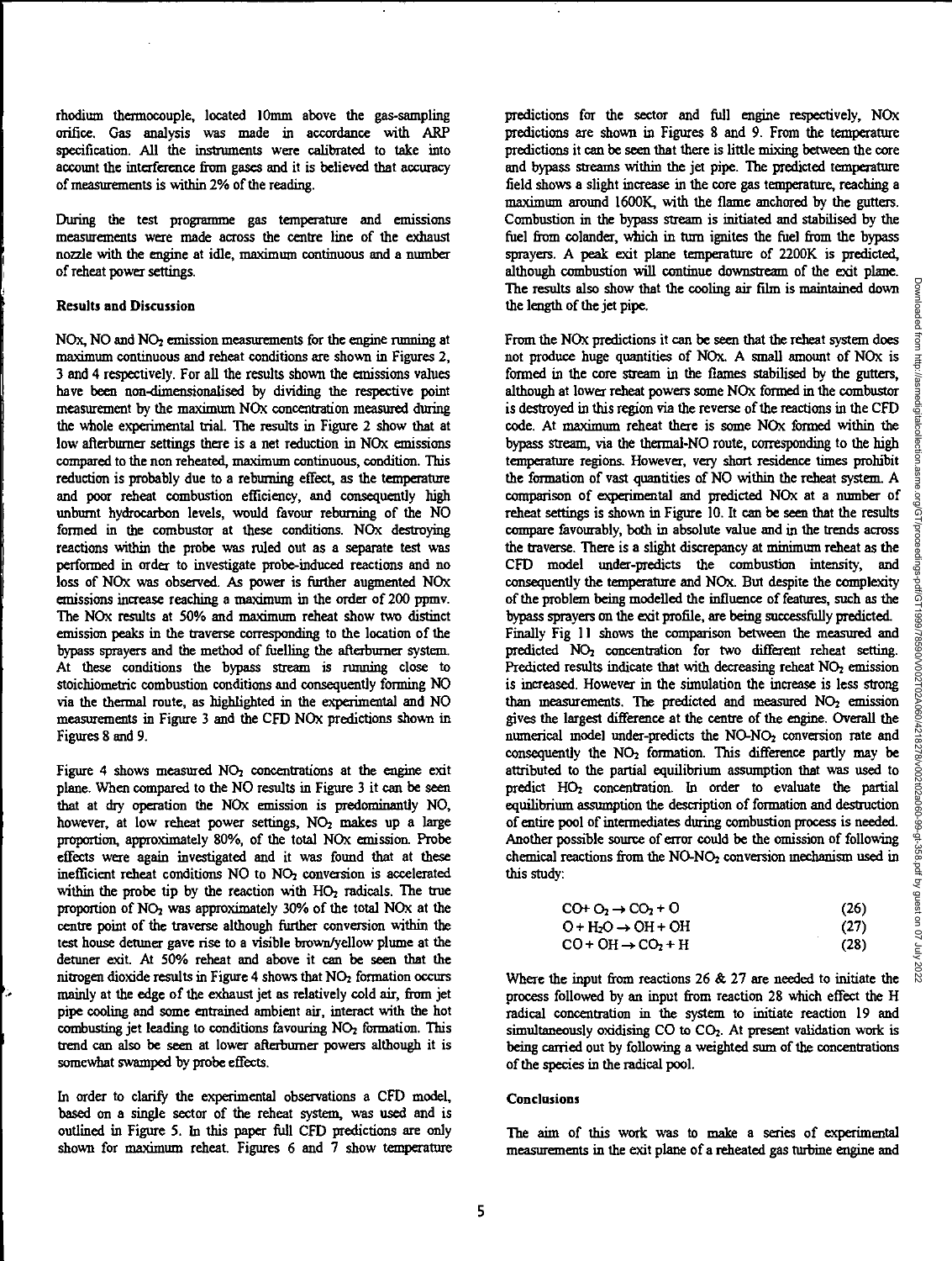.4

compare them to predictions from a CFD model. The system to be modelled was complicated, involving high flow-rates, mutli-point fuel injection and vitiated air, but the results reported in this paper show good agreement between the two techniques both qualitatively and quantitatively. The CFD model showed where NOx is produced and, in the future, where  $NO$  to  $NO<sub>2</sub>$  conversion occurs within the reheat system allowing the development of smart fuelling systems that minimise the production of NO and prevent the formation of visible emissions. The work also highlights problems associated with probe induced reactions in making measurements of NO and NO2 in fuel rich regions, such as those found at minimum reheat, and needs to be addressed to validate the CFD predictions.

## References

Al-Fawaz, A Dearden, L. M., Heclley, J. T., Pourkashanian, M., Williams, A and Yap, L. NOx Formation in Geometrically Scaled Gas Fired Industrial Burners, *25th Symposium (International) on Combustion.* The Combustion Institute p. 1027. (1994).

Amano, T, and Hose, K. "Cooling Condition of Hot Exhaust Gas For Low Conversion of NO to NO2". *Journal of the Institute of Energy,* December 1994, 67,pp 174-180, 1994.

Amin, E. M., Andrews, G. E., Pourkashanian, M., Williams, A. and Yetter, R. A. "Comparison Study of Pressure Effects on Pollutant Generation in Gas Turbine Combustors". Journal of Engineering for Gas Turbines and Power. 118.p 773. (1996).

Rothmeier, F., Eberius, K.H. and Just I. *Combustion Science and Technology,* Vol. 7. p. 77. (1973).

Baulch, D.L., Dysdale, D.D., Home, D.G., and Lloyd, AC., 'Evaluated Kinetic Data For High Temperature Reaction', Vol. 1,2,3, Butterworth. (1973).

Bllger, R.W. and Beck, R.E., *15th Symposium (international) on Combustion.* The Combustion Institute. p. 541. (1975).

Blauwens, J., Smets, B., and Peeters, B. *16th Symposium (International) on Combustion.* The Combustion Institute. p. 1055. (1977).

Bromly, J. FL, Barnes, F. J. and Little, L. H. "The Effects of Low Concentrations of CO,  $H_2$  and Hydrocarbons on NO<sub>2</sub>/NO Ratios in Heated *Gases", Journal of the Institute of Energy.* 61. pp. 89-97. (1988).

DeSoete, G. G. Overall Reaction Rates of NO and  $N_2$  Formation From Fuel Nitrogen. *15th Symposium (international) on Combustion,* The Combustion Institute. pp. 1093-1102. (1975).

Dixon-Lewis, G. Fifth International Conference on Numerical Combustion, TECFLAM, 1993.

Fahey, D. W. et al. "In Situ Observations in Aircraft Exhaust Plumes in the Lower Stratosphere at Mid-latitudes", *Journal of Geophysical Research.* 100. pp. 3065-3074. (1995).

Fenimore, C.P. *13th Symposium (International) on Combustion.*  The Combustion Institute. p.373. (1971).

Flower, W.L. Hanson, R.K. and Kruger, C.H. *15th Symposium (International) on Combustion.* The Combustion Institute. p. 823. (1975).

Foster, T.J. and Wilson, C.W. Detailed Chemical Modelling Predictions of *Emissions* from *a Reheated* Gas Turbine Engine with Application to Future Subersonic Aircraft. ASME PAPER GT-97- (1997).

Hand, G., Missaghi, M., Pourkashanian, M. and Williams, A. "Experimental studies and computer modelling of nitrogen oxides in a cylindrical natural gas fired furnace", IFRF  $9<sup>th</sup>$  Members Conference, May 1989.

Hanson, R.K., and Salimian, S. Survey of Rate Constants in H/N/0 System. p. 361. Combustion Chemistry, (Ed. W.C. Gardiner). (1984).

Hori, FL, Matstmaga, N., Melte, P. C. and Marinov, N. M. The Effect of Low Concentration Fuels on the Conversion of NO to NO2. *24th Symposium (International) on Combustion.* The Combustion Institute. pp. 909-916. (1992).

Jolmsson, J. E., Glarborg, P. and Dam-Johansen, K. "Thermal Dissociation of Nitrous Oxide at Medium Temperatures", 24<sup>th</sup> *Symposium (International) on Combustion.* The Combustion Institute. pp. 917-923. (1992).

Magninsen, B.F. and Hjertager, B.H. *16th Symposium (International) on Combustion.* The Combustion Institute. p. 719. (1977).

Michaud, M. G., Westmoreland, P. R. and Feitelberg, A. S. Chemical Mechanisms of NOx Formation for Gas Turbine Conditions. *24th Symposium (International) on Combustion.* The Combustion Institute. pp. 879-889. (1992).

Miller, J. A. and Bowman, C. T. Mechanism and Modelling of Nitrogen Chemistry in Combustion. *Progress in Energy and Combustion Science.* 15. pp. 287-338. (1989).

Miller, JA., Branch, MC., McLean, W. J., Chandler, D.W., Smooke, M.D. and Kee, R. *J., 20th Symposium (International) on Combustion.* The Combustion Institute. p. 673. (1985).

Missaghi, M., Pourkashanian, M., Williams, A. and Yap, L. Proceedings of American Flame Days Conference. USA. (1990).

Missaghi, M., Pourkashanian, M., Williams, A., Yap, L. Predictions of NOx Emissions from Oxygen-Enriched low NOx Burners. *Proceedings of the International Conference on Environmental Control of Combustion.* Honolulu, Hawaii, AFRC. (1991).

Monat, LP., Hanson, R.K., and Kruger, C.H. 17th *Symposium (International) on Combustion.* The Combustion Institute. p 543. (1979).

Non, M. "Nitrogen Dioxide Formation by the Mixing of Hot Combustion Gas with Cold Air", *Twenty Second Symposium (International) on Combustion.* The Combustion Institute, 1988.

Nishioka, M., Nakagawa, S., Ishikawa, Y. and Takeno, T. "NO Emission Characteristics of Methane-Air Double Flame". *Combustion and Flame* 98:127-138, 1994.

Peters, N. and Donnexhack. S. *18th Symposium (International) on Combustion.* The Combustion Institute. p.33. (1981).

Schefer, R. W. Namazian, M. and Kelly, J. Combustion Research Facility News, Sandia National Laboratories. Vol 3., No. 4, (1991).

Schulte, P. and Schlager, H. In-flight measurements of cruise altitude nitric oxide emission indices of commercial jet aircraft

*Geophys. Res. Len.* 23, pp. 165-168. (1996). Seto, S. P. and Lyon, T. F. Nitrogen Oxide Emissions Characteristics of Augmented Turbofan Engines. *Journal of Engineering for Gas Turbines and Power.* 116. pp. 478-482. (1994).

Brimdish, K. D, Moncriet, J., Wilson, C. W. and Wooton, A. DIAL Measurements on a Gas Turbine Exhaust. AGARD Fall Meeting (1997).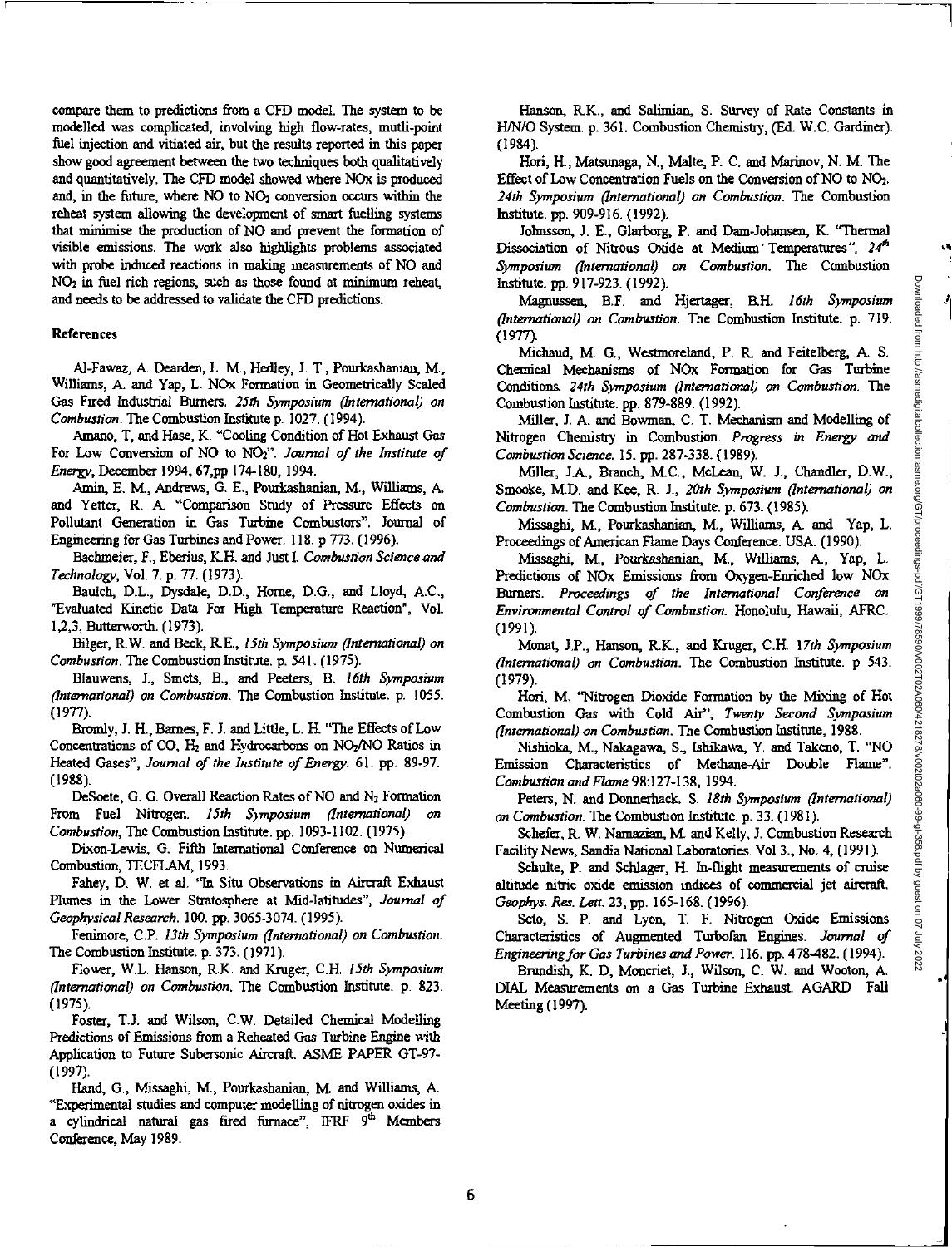

Figure 1. Photograph showing the traversing gas sampling probe insitu.



Figure 3. Engine exit centre line NO measurements at maximum continuous and reheat conditions.



Figure 2. Engine exit centre line NOx measurements at maximum continuous and reheat conditions.



Figure 4. Engine exit centre line NO<sub>2</sub> measurements at maximum continuous and reheat conditions.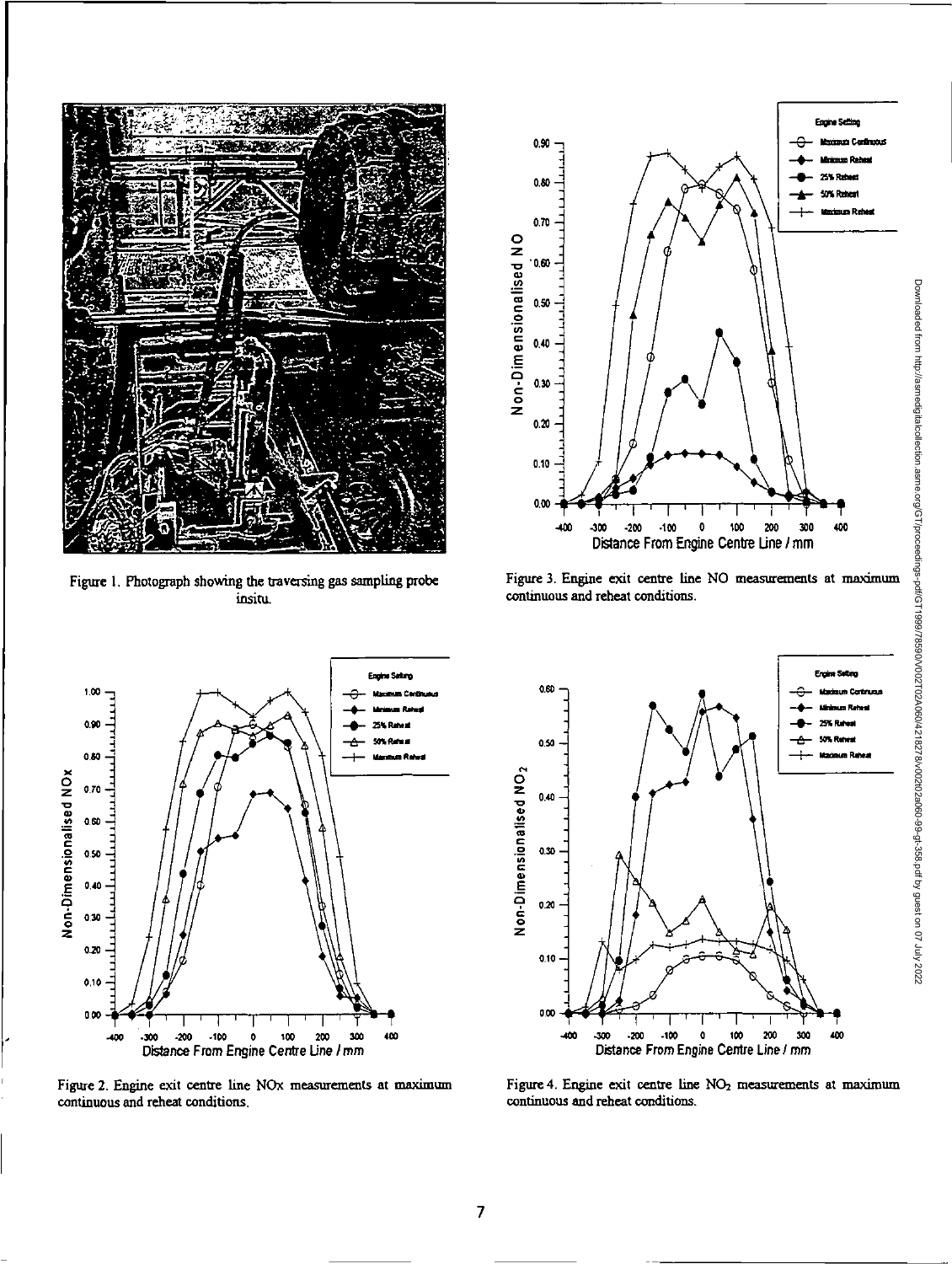

Figure 5. CFD model outline of the reheat section.



Figure 6. CFD Temperature prediction at various planes in the reheat section.



Figure 7. CFD Temperature prediction shown for the complete engine at various planes down the reheat system.



Figure 8. CFD NO<sub>x</sub> prediction at various planes in the reheat section.



Figure 9. CFD NOx prediction shown for the complete engine at various planes down the reheat system